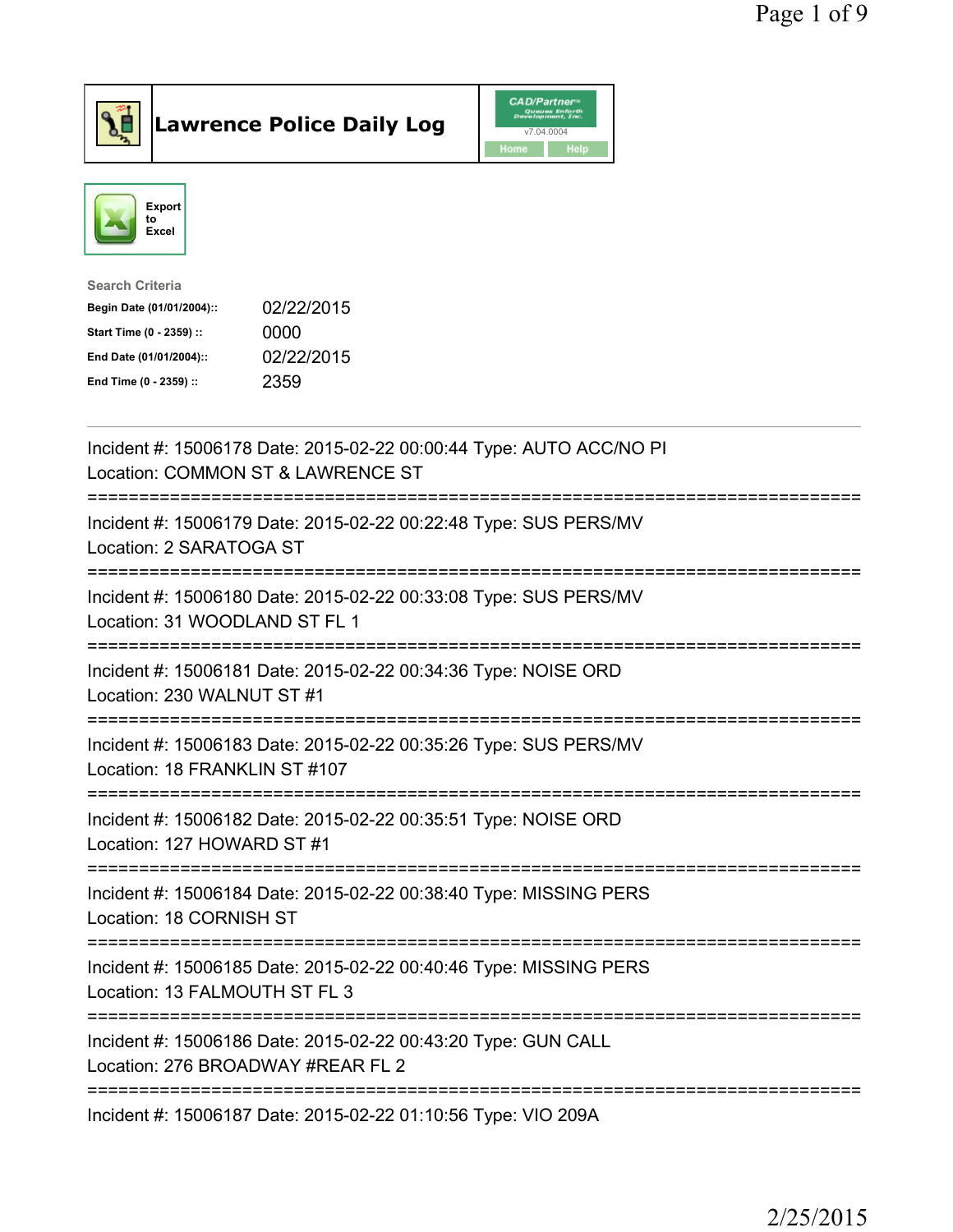Location: GATEWAY PUB / 339 MERRIMACK ST =========================================================================== Incident #: 15006188 Date: 2015-02-22 01:12:40 Type: AUTO ACC/NO PI Location: BODWELL ST & SCHOOL ST =========================================================================== Incident #: 15006189 Date: 2015-02-22 01:18:20 Type: NOISE ORD Location: FARNHAM ST =========================================================================== Incident #: 15006190 Date: 2015-02-22 01:21:35 Type: DISTURBANCE Location: 127 HOWARD ST =========================================================================== Incident #: 15006191 Date: 2015-02-22 01:24:18 Type: TOW OF M/V Location: VALLEY'S TOWING / 150 MERRIMACK ST =========================================================================== Incident #: 15006192 Date: 2015-02-22 01:41:00 Type: M/V STOP Location: COMMON ST & JACKSON ST =========================================================================== Incident #: 15006193 Date: 2015-02-22 01:42:31 Type: MV/BLOCKING Location: 2 GREENWOOD ST =========================================================================== Incident #: 15006194 Date: 2015-02-22 01:44:58 Type: MV/BLOCKING Location: 245 JACKSON ST =========================================================================== Incident #: 15006195 Date: 2015-02-22 01:48:51 Type: FIGHT Location: WARD SIX CLUB / 57 SPRINGFIELD ST =========================================================================== Incident #: 15006196 Date: 2015-02-22 01:52:35 Type: DISTURBANCE Location: 1 MILL ST =========================================================================== Incident #: 15006197 Date: 2015-02-22 01:56:17 Type: HIT & RUN M/V Location: LAWRENCE ST & TRENTON ST =========================================================================== Incident #: 15006198 Date: 2015-02-22 01:58:46 Type: KEEP PEACE Location: 171 E HAVERHILL ST =========================================================================== Incident #: 15006199 Date: 2015-02-22 02:22:51 Type: DISTURBANCE Location: 90 LOWELL ST =========================================================================== Incident #: 15006200 Date: 2015-02-22 02:23:47 Type: ALARMS Location: ARLINGTON SCHOOL / 150 ARLINGTON ST =========================================================================== Incident #: 15006201 Date: 2015-02-22 02:36:48 Type: DISORDERLY Location: 439 RIVERSIDE DR FL 1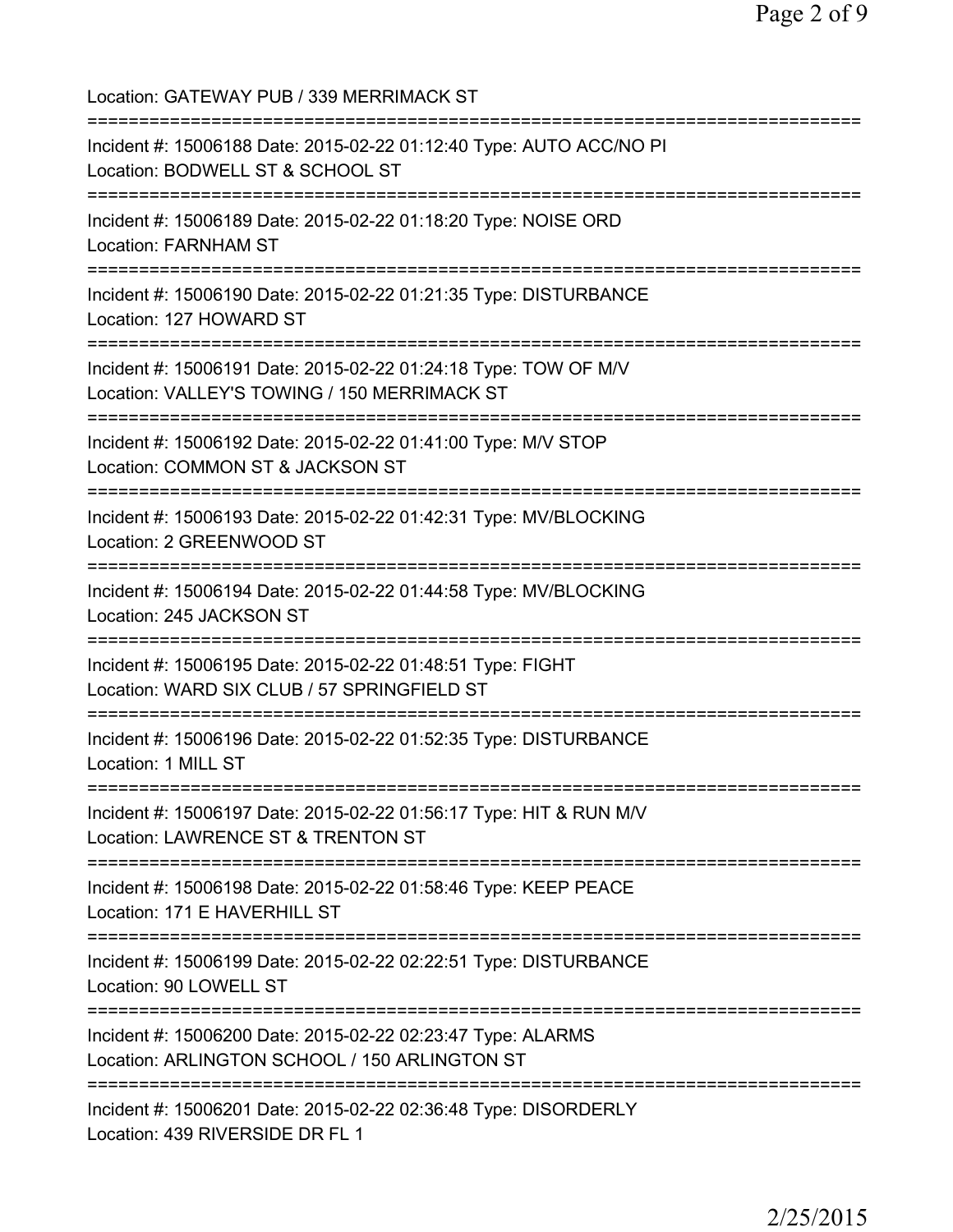| Incident #: 15006202 Date: 2015-02-22 02:42:36 Type: NOISE ORD<br>Location: 11 BODWELL ST FL 3                                                                           |
|--------------------------------------------------------------------------------------------------------------------------------------------------------------------------|
| Incident #: 15006203 Date: 2015-02-22 02:42:54 Type: NOISE ORD<br>Location: 424 HIGH ST FL 1                                                                             |
| Incident #: 15006204 Date: 2015-02-22 02:45:10 Type: AUTO ACC/NO PI<br>Location: RT 495 SOUTH & EXIT 45 ONRAMP<br>======================                                 |
| Incident #: 15006205 Date: 2015-02-22 02:47:41 Type: VIO CITY ORD<br>Location: L&M BAKERY / 203 S UNION ST<br>==========================                                 |
| Incident #: 15006206 Date: 2015-02-22 02:54:30 Type: M/V STOP<br>Location: BROADWAY & ESSEX ST                                                                           |
| Incident #: 15006207 Date: 2015-02-22 02:57:39 Type: DISTURBANCE<br>Location: 9 OHIO AV FL 1                                                                             |
| Incident #: 15006208 Date: 2015-02-22 03:07:58 Type: NOISE ORD<br>Location: 193 BRUCE ST #12                                                                             |
| ====================================<br>Incident #: 15006209 Date: 2015-02-22 03:21:06 Type: VIO CITY ORD<br>Location: E HAVERHILL ST & ELM ST<br>:===================== |
| Incident #: 15006210 Date: 2015-02-22 04:01:43 Type: SEX OFF. PAST<br>Location: LAWRENCE GENERAL HOSPITAL / 1 GENERAL ST                                                 |
| Incident #: 15006211 Date: 2015-02-22 04:17:52 Type: AUTO ACC/NO PI<br>Location: E HAVERHILL ST & MARSTON ST                                                             |
| Incident #: 15006212 Date: 2015-02-22 05:16:11 Type: NOISE ORD<br>Location: 11 LAWRENCE ST FL 4                                                                          |
| Incident #: 15006213 Date: 2015-02-22 05:20:06 Type: VIO CITY ORD<br>Location: 7 HALLENAN AV                                                                             |
| Incident #: 15006214 Date: 2015-02-22 07:21:09 Type: SUS PERS/MV<br>Location: 12 WOODLAND ST FL 1                                                                        |
| Incident #: 15006215 Date: 2015-02-22 09:08:33 Type: ALARM/BURG<br>Location: LORENZO BUILDING / 599 CANAL ST                                                             |
|                                                                                                                                                                          |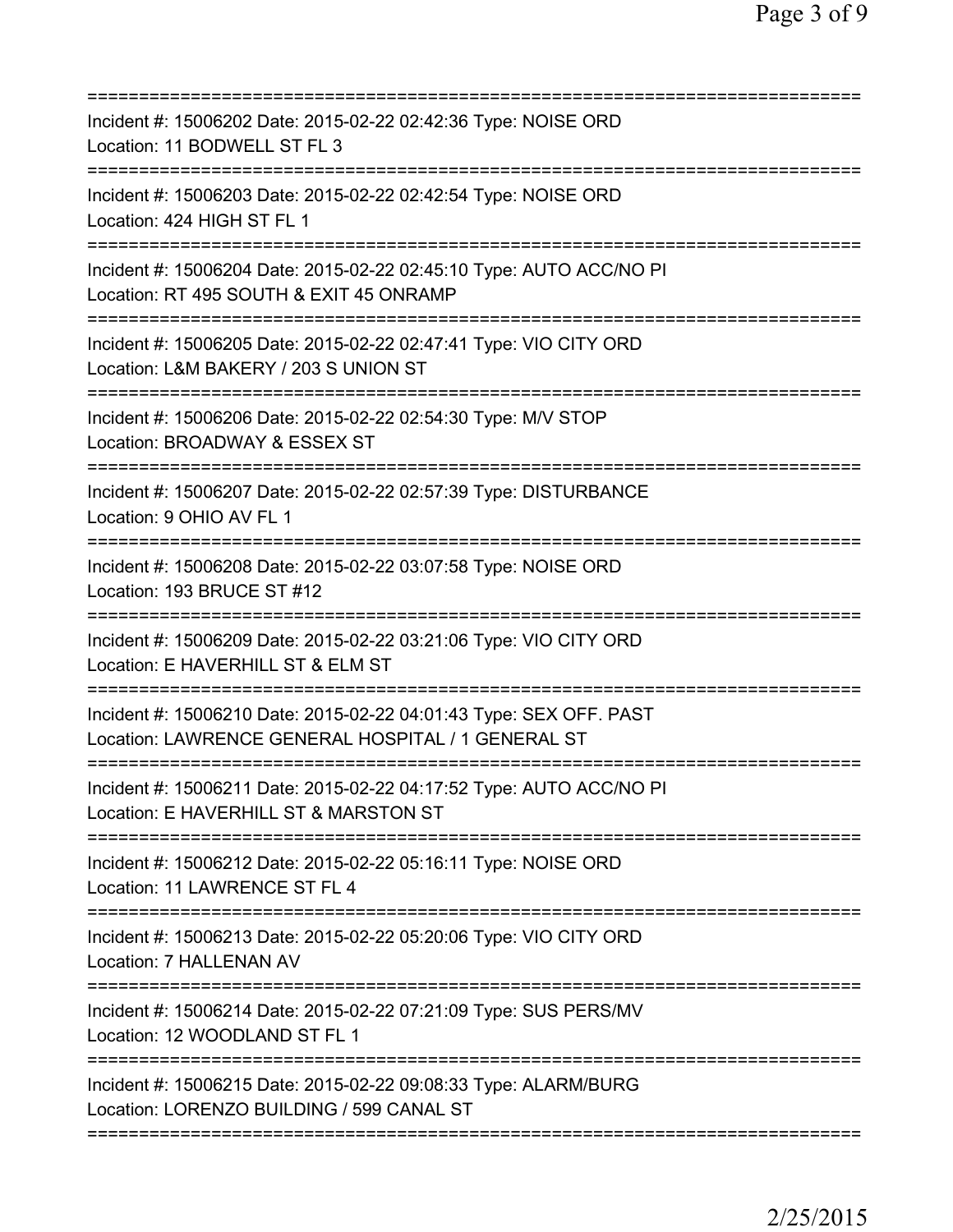| Incident #: 15006216 Date: 2015-02-22 09:41:20 Type: ALARM/BURG<br>Location: DIAMOND IRON WORKS / 109 BLANCHARD ST                |
|-----------------------------------------------------------------------------------------------------------------------------------|
| Incident #: 15006217 Date: 2015-02-22 09:44:10 Type: WARRANT SERVE<br>Location: 481 S BROADWAY #13                                |
| Incident #: 15006218 Date: 2015-02-22 09:46:30 Type: MEDIC SUPPORT<br>Location: COLONIAL HEIGHTS / 555 S UNION ST                 |
| Incident #: 15006219 Date: 2015-02-22 10:14:42 Type: CK WELL BEING<br>Location: 150 AMESBURY ST                                   |
| Incident #: 15006220 Date: 2015-02-22 10:21:50 Type: HIT & RUN M/V<br>Location: HAMPSHIRE ST & PARK ST                            |
| Incident #: 15006221 Date: 2015-02-22 10:35:42 Type: ALARM/BURG<br>Location: IGLESIAS CHURCH / 3 GREEN ST<br>;=================== |
| Incident #: 15006222 Date: 2015-02-22 10:39:57 Type: TOW OF M/V<br>Location: 34 HAVERHILL ST<br>===============================   |
| Incident #: 15006223 Date: 2015-02-22 10:43:56 Type: DOMESTIC/PROG<br>Location: 633 HAVERHILL ST FL 1ST<br>:===========           |
| Incident #: 15006224 Date: 2015-02-22 10:51:10 Type: MEDIC SUPPORT<br><b>Location: FAIRMONT ST</b>                                |
| Incident #: 15006225 Date: 2015-02-22 11:24:57 Type: AUTO ACC/NO PI<br>Location: 115 MYRTLE ST                                    |
| Incident #: 15006226 Date: 2015-02-22 12:01:28 Type: DOMESTIC/PROG<br>Location: 32 LAWRENCE ST #34 FL 4                           |
| Incident #: 15006227 Date: 2015-02-22 12:01:28 Type: NEIGHBOR PROB<br>Location: 84 FARLEY ST FL 1ST                               |
| Incident #: 15006228 Date: 2015-02-22 12:41:35 Type: ASSSIT AMBULANC<br>Location: 427 LOWELL ST                                   |
| Incident #: 15006229 Date: 2015-02-22 12:48:03 Type: DRUG VIO<br>Location: TARBOX SCHOOL / 59 ALDER ST                            |
| Incident #: 15006230 Date: 2015-02-22 13:01:21 Type: HIT & RUN M/V                                                                |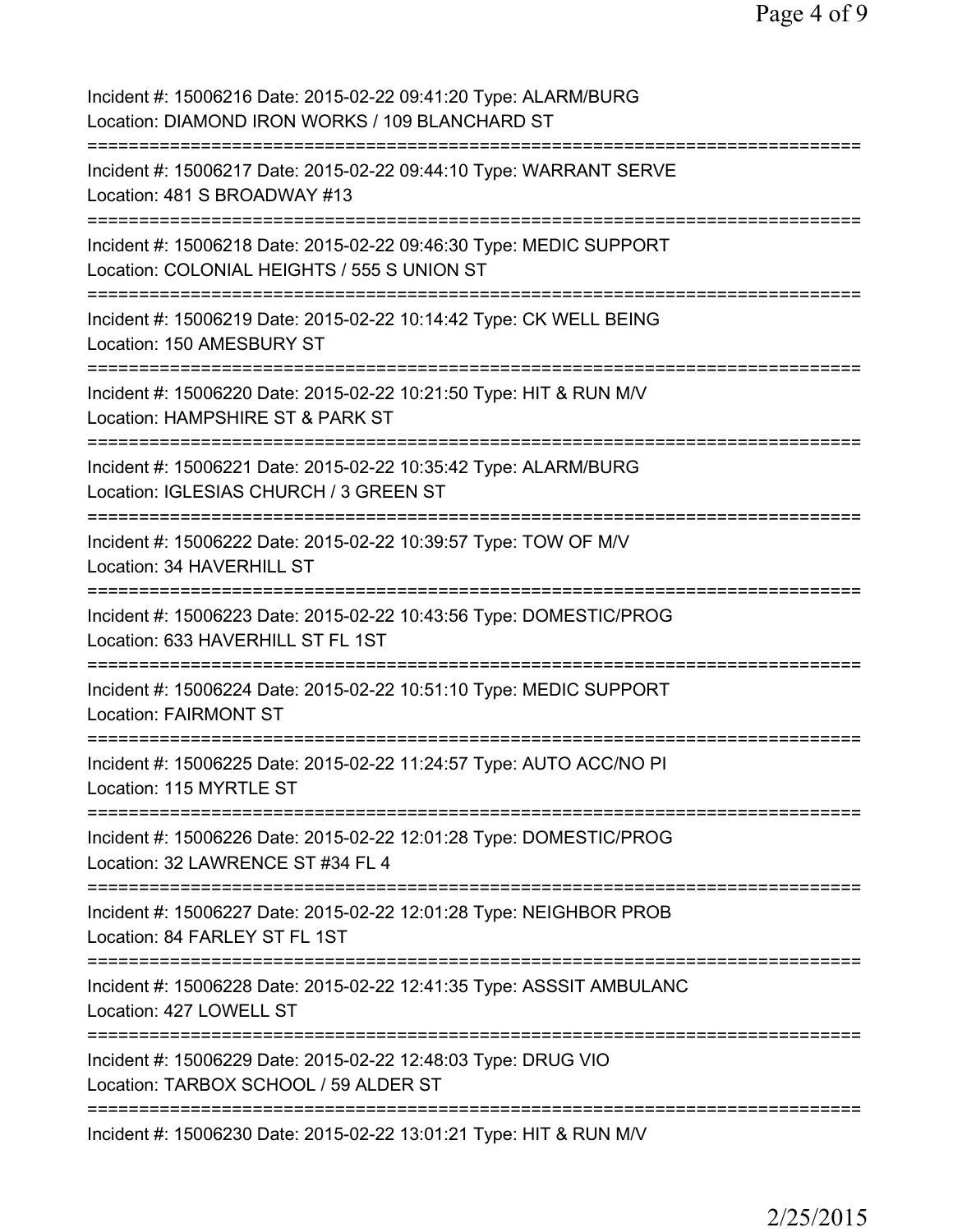| Location: ESSEX ST & LAWRENCE ST                                                                                                     |
|--------------------------------------------------------------------------------------------------------------------------------------|
| Incident #: 15006231 Date: 2015-02-22 13:36:28 Type: CK WELL BEING<br>Location: 202 EXCHANGE ST FL 2                                 |
| Incident #: 15006232 Date: 2015-02-22 13:44:29 Type: UNWANTEDGUEST<br>Location: POLLO TIPICO / 190 LAWRENCE ST                       |
| Incident #: 15006234 Date: 2015-02-22 13:50:34 Type: HIT & RUN M/V<br>Location: 233 LAWRENCE ST<br>;================================ |
| Incident #: 15006233 Date: 2015-02-22 13:51:19 Type: AUTO ACC/UNK PI<br>Location: 48 AVON ST<br>==================================   |
| Incident #: 15006237 Date: 2015-02-22 13:57:06 Type: HIT & RUN M/V<br>Location: 103 UNION ST<br>================================     |
| Incident #: 15006235 Date: 2015-02-22 14:03:54 Type: AUTO ACC/NO PI<br>Location: 840 ESSEX ST                                        |
| Incident #: 15006236 Date: 2015-02-22 14:06:30 Type: UNWANTEDGUEST<br>Location: 382 S BROADWAY FL 2                                  |
| Incident #: 15006238 Date: 2015-02-22 14:25:22 Type: MV/BLOCKING<br>Location: 414 COMMON ST                                          |
| Incident #: 15006239 Date: 2015-02-22 14:49:25 Type: ALARM/BURG<br>Location: 20 MARLBORO ST                                          |
| Incident #: 15006240 Date: 2015-02-22 15:06:12 Type: HIT & RUN M/V<br>Location: 189 ANDOVER ST                                       |
| Incident #: 15006241 Date: 2015-02-22 15:12:58 Type: ANIMAL COMPL<br>Location: DUNKIN DONUTS / 63 S UNION ST                         |
| Incident #: 15006242 Date: 2015-02-22 15:16:48 Type: INVEST CONT<br>Location: WASHINGTON ST                                          |
| ============================<br>Incident #: 15006245 Date: 2015-02-22 15:17:42 Type: B&E/MV/PAST<br>Location: 700 ESSEX ST           |
| ==================<br>Incident #: 15006243 Date: 2015-02-22 15:18:27 Type: M/V STOP<br>Location: 320 S BROADWAY                      |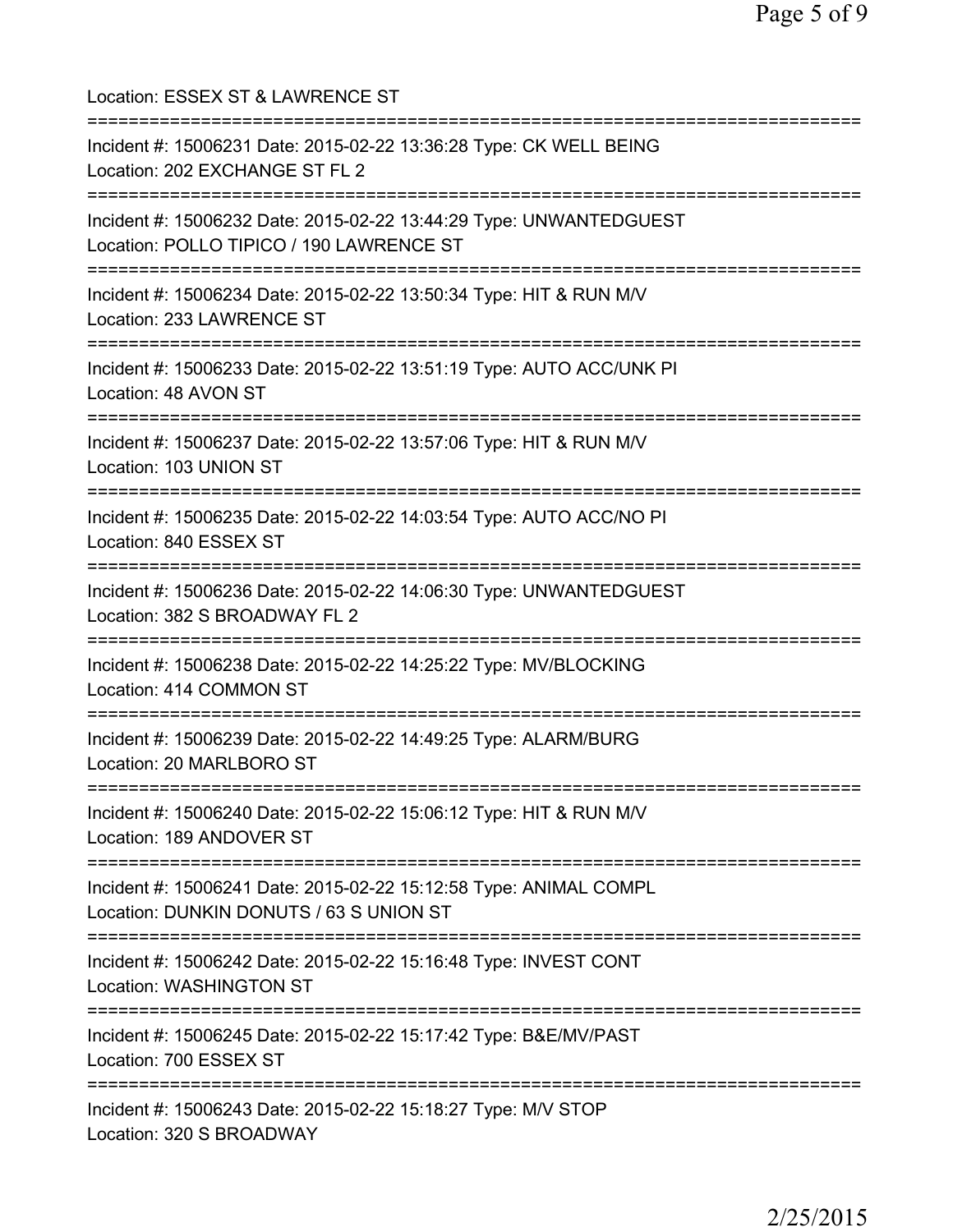| Incident #: 15006244 Date: 2015-02-22 15:20:52 Type: MEDIC SUPPORT<br>Location: 73 TRENTON ST<br>==================               |
|-----------------------------------------------------------------------------------------------------------------------------------|
| Incident #: 15006246 Date: 2015-02-22 15:29:42 Type: SUS PERS/MV<br>Location: 45 HOBSON ST                                        |
| Incident #: 15006248 Date: 2015-02-22 15:38:20 Type: THREATS<br>Location: AMESBURY ST & ESSEX ST                                  |
| Incident #: 15006247 Date: 2015-02-22 15:43:54 Type: ALARM/BURG<br>Location: LAWRENCE STAFFING SERVICES / 65 MERRIMACK ST #UNIT 1 |
| Incident #: 15006249 Date: 2015-02-22 16:36:03 Type: AUTO ACC/NO PI<br>Location: BROADWAY & LOWELL ST                             |
| ==========================<br>Incident #: 15006250 Date: 2015-02-22 16:43:51 Type: THREATS<br>Location: 383 HAVERHILL ST #26      |
| Incident #: 15006251 Date: 2015-02-22 16:49:37 Type: SUICIDE ATTEMPT<br>Location: 18 BELLEVUE ST                                  |
| Incident #: 15006252 Date: 2015-02-22 16:56:51 Type: UNWANTEDGUEST<br>Location: 87 SUMMER ST                                      |
| Incident #: 15006253 Date: 2015-02-22 16:59:00 Type: MV/BLOCKING<br><b>Location: MARGIN</b>                                       |
| Incident #: 15006254 Date: 2015-02-22 17:16:50 Type: SUS PERS/MV<br><b>Location: MAPLE ST</b>                                     |
| Incident #: 15006255 Date: 2015-02-22 17:29:17 Type: M/V STOP<br>Location: MERRIMACK ST & S BROADWAY                              |
| Incident #: 15006256 Date: 2015-02-22 17:35:34 Type: WIRE DOWN<br>Location: DAISY ST & SPRUCE ST                                  |
| Incident #: 15006257 Date: 2015-02-22 17:39:27 Type: UNKNOWN PROB<br>Location: DEMOULAS MARKET / 700 ESSEX ST                     |
| Incident #: 15006258 Date: 2015-02-22 18:18:39 Type: MAN DOWN<br>Location: 218 WATER ST                                           |
|                                                                                                                                   |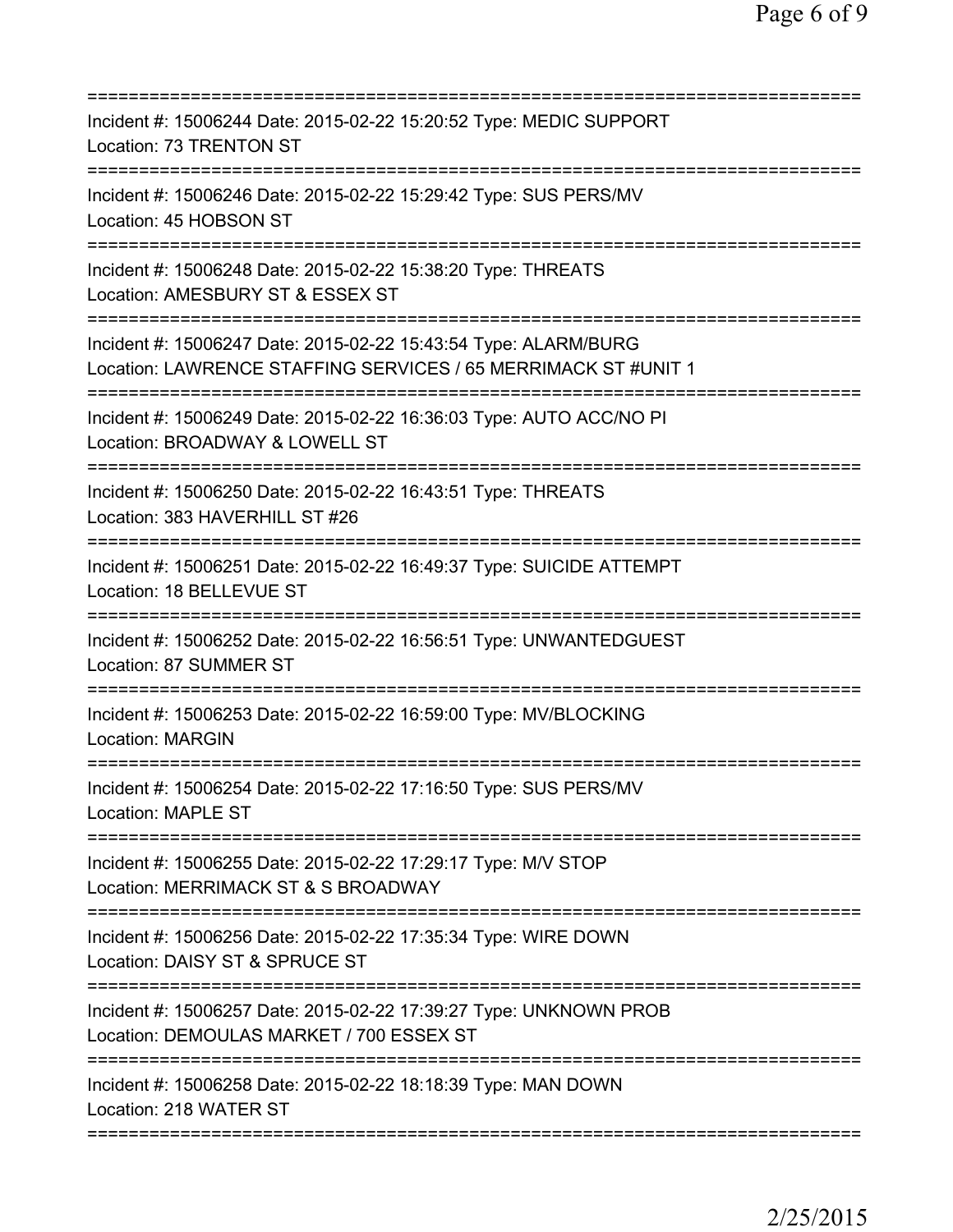| Incident #: 15006259 Date: 2015-02-22 18:35:07 Type: M/V STOP<br>Location: 73 WINTHROP AV                                 |
|---------------------------------------------------------------------------------------------------------------------------|
| Incident #: 15006260 Date: 2015-02-22 18:42:38 Type: ALARM/BURG<br>Location: FOLEY RESIDENCE / 17 BOYD ST                 |
| Incident #: 15006261 Date: 2015-02-22 18:43:55 Type: ALARM/BURG<br>Location: BROOKS RESIDENCE / 126 BERKELEY ST           |
| Incident #: 15006262 Date: 2015-02-22 18:52:01 Type: LARCENY/PAST<br>Location: 233 JACKSON ST #3                          |
| Incident #: 15006263 Date: 2015-02-22 19:09:56 Type: DISTURBANCE<br>Location: 77 S UNION ST                               |
| Incident #: 15006264 Date: 2015-02-22 19:20:52 Type: UNWANTEDGUEST<br>Location: PRIMOS LIQUOR / 450 HAVERHILL ST          |
| Incident #: 15006265 Date: 2015-02-22 19:30:01 Type: FIGHT<br>Location: 272 E HAVERHILL ST                                |
| Incident #: 15006266 Date: 2015-02-22 19:37:34 Type: FIGHT<br>Location: 53 WHITE ST                                       |
| ============================<br>Incident #: 15006267 Date: 2015-02-22 19:52:34 Type: SUS PERS/MV<br>Location: 27 BROOK ST |
| Incident #: 15006268 Date: 2015-02-22 19:53:41 Type: MV/BLOCKING<br>Location: 40 KENDRICK ST                              |
| Incident #: 15006269 Date: 2015-02-22 19:56:57 Type: SUS PERS/MV<br>Location: JORDAN AV & KENDALL ST                      |
| Incident #: 15006270 Date: 2015-02-22 20:15:52 Type: DISTURBANCE<br>Location: LAW COMMUNITY WORKS / NEWBURY               |
| Incident #: 15006271 Date: 2015-02-22 20:36:33 Type: MV/BLOCKING<br>Location: 65 CRESCENT ST                              |
| Incident #: 15006272 Date: 2015-02-22 20:43:37 Type: MV/BLOCKING<br>Location: BELLEVUE ST & HILLTOP AV                    |
| Incident #: 15006273 Date: 2015-02-22 20:44:26 Type: CK WELL BEING                                                        |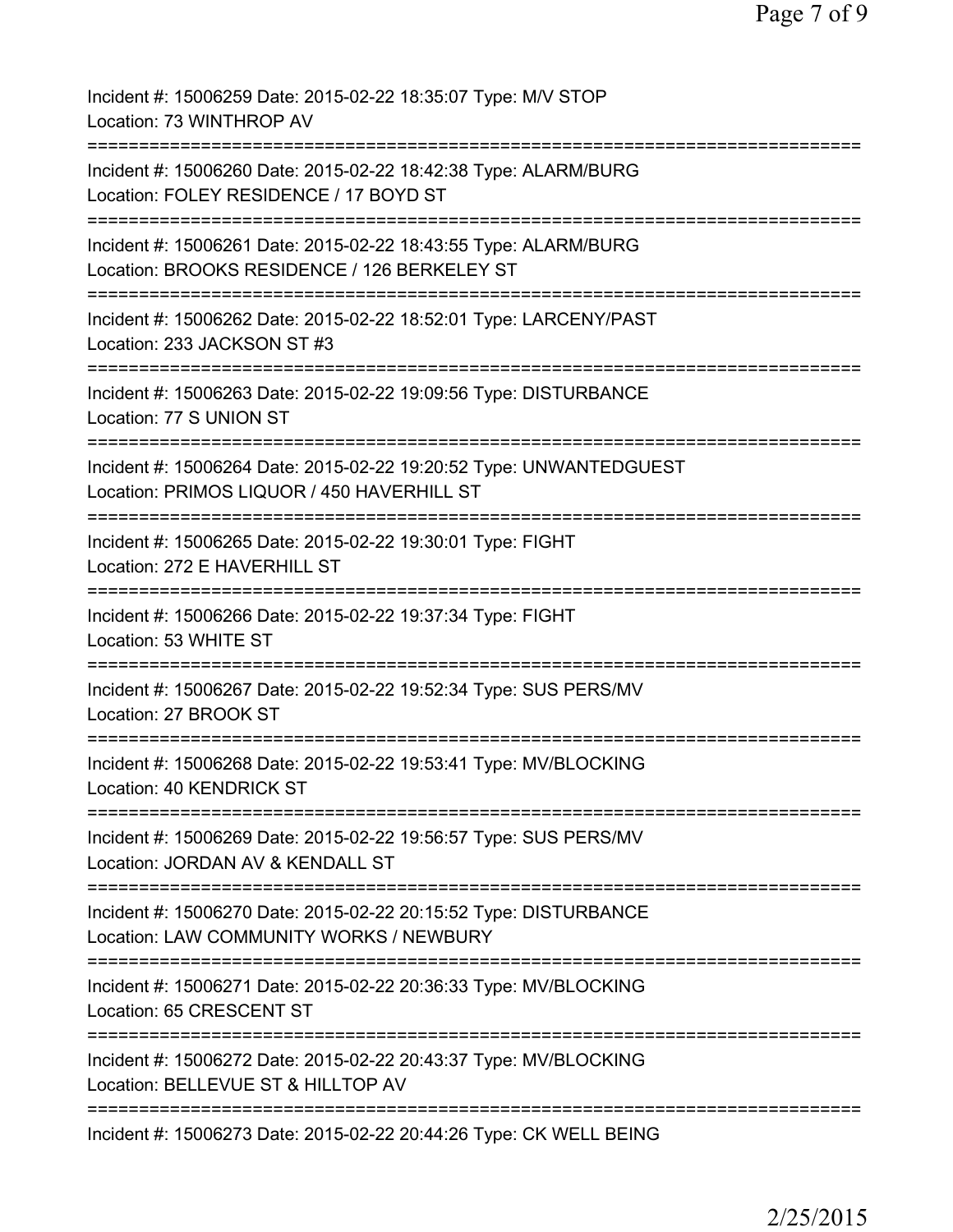| Location: BROADWAY & TREMONT ST<br>===============================                                                                                      |
|---------------------------------------------------------------------------------------------------------------------------------------------------------|
| Incident #: 15006274 Date: 2015-02-22 20:45:06 Type: MV/BLOCKING<br>Location: 13 BUNKERHILL ST<br>=================================                     |
| Incident #: 15006275 Date: 2015-02-22 20:52:25 Type: M/V STOP<br>Location: HAVERHILL ST & LAWRENCE ST<br>====================================           |
| Incident #: 15006276 Date: 2015-02-22 21:11:55 Type: NOISE ORD<br>Location: 660 HAVERHILL ST                                                            |
| Incident #: 15006277 Date: 2015-02-22 21:17:16 Type: ALARM/BURG<br>Location: 73 WINTHROP AV                                                             |
| Incident #: 15006278 Date: 2015-02-22 21:34:12 Type: ALARM/BURG<br>Location: LITTLE CAR SERVICES / 20 EMBANKMENT RD                                     |
| Incident #: 15006279 Date: 2015-02-22 21:53:06 Type: AUTO ACC/NO PI<br>Location: 292 PARK ST                                                            |
| Incident #: 15006280 Date: 2015-02-22 21:54:54 Type: UNKNOWN PROB<br>Location: 35 BENNINGTON ST #1                                                      |
| Incident #: 15006281 Date: 2015-02-22 22:03:03 Type: SUS PERS/MV<br>Location: SOVERIGN BANK / 296 ESSEX ST                                              |
| Incident #: 15006282 Date: 2015-02-22 22:14:00 Type: AUTO ACC/NO PI<br>Location: SANTANDER / BROADWAY & PARK ST<br>==================================== |
| Incident #: 15006283 Date: 2015-02-22 22:57:00 Type: ROBBERY ARMED<br>Location: 175 S BROADWAY                                                          |
| ===========================<br>Incident #: 15006284 Date: 2015-02-22 23:15:47 Type: MV/BLOCKING<br>Location: HAVERHILL ST & UNION ST                    |
| Incident #: 15006285 Date: 2015-02-22 23:17:03 Type: FIGHT<br>Location: 200 LAWRENCE ST                                                                 |
| Incident #: 15006286 Date: 2015-02-22 23:20:25 Type: HIT & RUN M/V<br>Location: BRUCE ST & PARK ST                                                      |
| Incident #: 15006287 Date: 2015-02-22 23:24:21 Type: NOISE ORD<br>Location: 3 NEWTON ST #2                                                              |